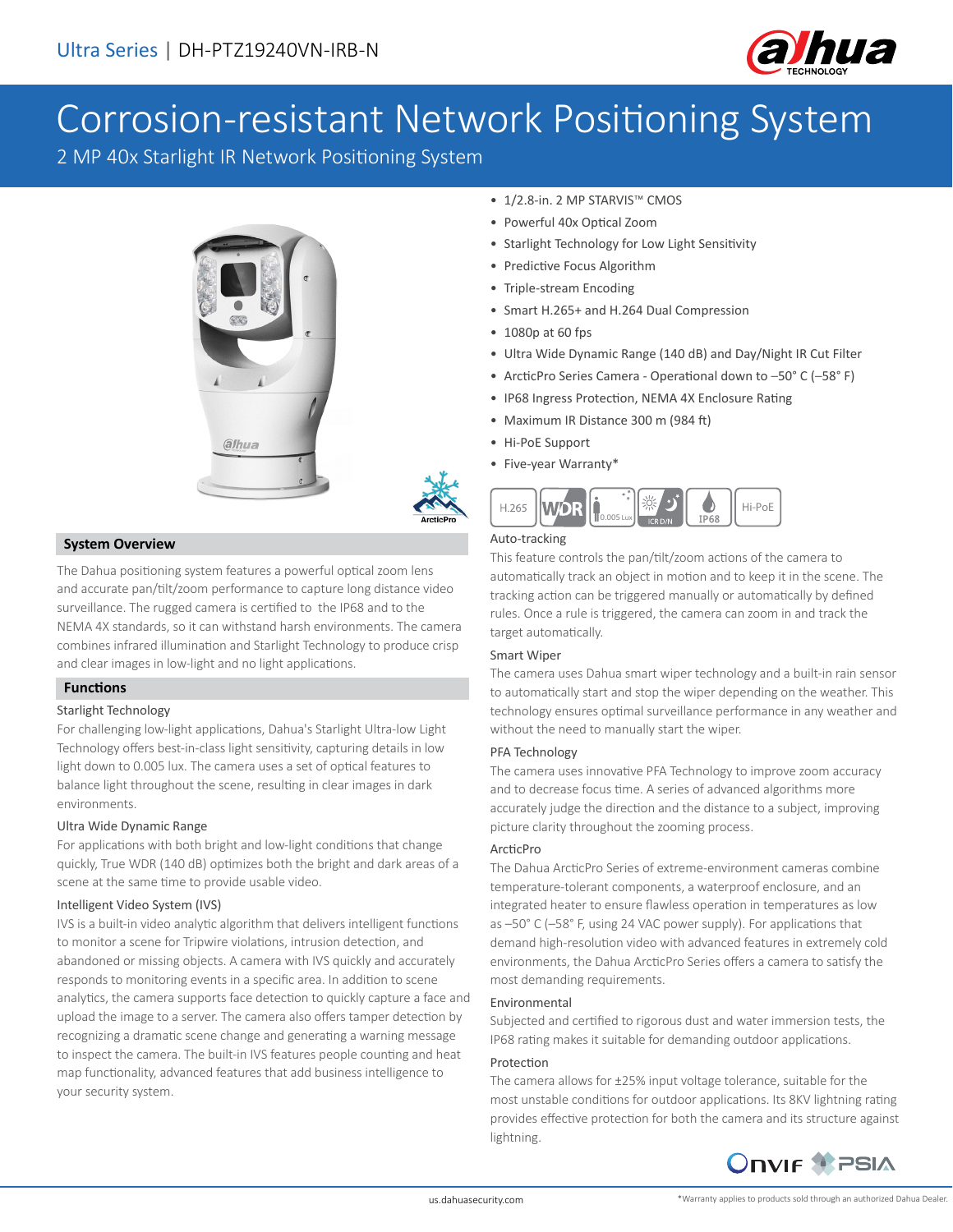# Ultra Series | DH-PTZ19240VN-IRB-N

## **Technical Specification**

| Camera                          |                                                   |
|---------------------------------|---------------------------------------------------|
| Image Sensor                    | 1/2.8-in. STARVIS™ CMOS                           |
| <b>Effective Pixels</b>         | 1920(H) x 1080(V), 2 MP                           |
| <b>Scanning System</b>          | Progressive                                       |
| <b>Electronic Shutter Speed</b> | 1/1 s to 1/30,000 s                               |
| Minimum Illumination            | Color: 0.005 lux at F1.2<br>0 lux at F1.2 (IR on) |
| S/N Ratio                       | More than 55 dB                                   |
| <b>IR Distance</b>              | Up to 300.0 m (984.25 ft)                         |
| IR On/Off Control               | Auto, Manual                                      |
| <b>IR LEDS</b>                  | Eight (8)                                         |
| Lens                            |                                                   |
| Focal Length                    | 4.5 mm to 180 mm                                  |
| Max. Aperture                   | F1.2 to F3.5                                      |
| Angle of View                   | Horizontal: 67.5° to 1.7°                         |
| Optical Zoom                    | 40x                                               |
| <b>Focus Control</b>            | Auto, Manual                                      |
| <b>Close Focus Distance</b>     | 100 mm to 1000 mm (3.94 in. x 39.37 in.)          |
|                                 |                                                   |

#### DORI Distance<sup>1</sup>

| Detect                      | Observe         |  | Recognize                                                                                                             | Identify       |  |
|-----------------------------|-----------------|--|-----------------------------------------------------------------------------------------------------------------------|----------------|--|
| 2469 m (8100 ft)            | 988 m (3241 ft) |  | 494 m (1621 ft)                                                                                                       | 247 m (810 ft) |  |
| PT7                         |                 |  |                                                                                                                       |                |  |
| Pan/Tilt Range              |                 |  | Pan: 0° to 360° endless<br>$Tilt: 0^{\circ}$ to 360° endless<br>Effective Tilt Angle: -55° to 223°<br>Auto Flip: 180° |                |  |
| <b>Manual Control Speed</b> |                 |  | Pan: 0.1° to 120° /s; Tilt: 0.1° to 60° /s                                                                            |                |  |
| <b>Preset Speed</b>         |                 |  | Pan: 120° /s; Tilt: 60° /s                                                                                            |                |  |

| <b>Preset Speed</b> | Pan: 120° /s; Tilt: 60° /s                                                             |
|---------------------|----------------------------------------------------------------------------------------|
| Presets             | 300                                                                                    |
| PTZ Mode            | 5 Patterns, 8 Tours, Auto Pan, Auto Scan                                               |
| Speed Setup         | Proportional Pan/Tilt Speed to Zoom Ratio                                              |
| Power up Action     | Auto restore to previous PTZ and lens status after<br>power failure                    |
| <b>Idle Motion</b>  | Activate Preset, Scan, Tour, Pattern if there is no<br>command in the specified period |
| Protocol            | DH-SD, Pelco-P/D (Auto recognition)                                                    |

| Video                                     |                                                                                                                                                             |
|-------------------------------------------|-------------------------------------------------------------------------------------------------------------------------------------------------------------|
| Compression                               | Smart H.265+, H.265, Smart H.264+, H.264                                                                                                                    |
| <b>Streaming Capability</b>               | Three (3) Streams                                                                                                                                           |
| Resolution                                | 1080p (1920 x 1080), 1.3 MP (1280 x 960),<br>720p (1280 x 720), D1 (704 x 480), CIF (352 x 240)                                                             |
| <b>Frame Rate</b>                         | Main Stream: 1080p, 1.3 MP, or 720p at 60 fps                                                                                                               |
|                                           | Sub Stream 1: D1 or CIF at 30 fps                                                                                                                           |
|                                           | Sub Stream 2: 1080p, 1.3 MP, or 720p at 30 fps                                                                                                              |
| <b>Bit Rate Control</b>                   | CBR/VBR                                                                                                                                                     |
| <b>Bit Rate</b>                           | H.265/H.264: 256 K to 8192 Kbps                                                                                                                             |
| Day/Night                                 | Auto (ICR), Color, B/W                                                                                                                                      |
| <b>Backlight Compensation</b>             | BLC, HLC, Ultra WDR (140 dB)                                                                                                                                |
| White Balance                             | Auto, ATW, Indoor, Outdoor, Manual                                                                                                                          |
| Gain Control                              | Auto, Manual                                                                                                                                                |
| <b>Noise Reduction</b>                    | Ultra DNR (2D/3D)                                                                                                                                           |
| <b>Advanced Features</b>                  | Motion Detection, Region of Interest,<br>Electronic Image Stabilization (EIS), Defog, Smart Wiper                                                           |
| Digital Zoom                              | 16x                                                                                                                                                         |
| Flip                                      | $180^\circ$                                                                                                                                                 |
| <b>Privacy Masking</b>                    | Up to 24 areas                                                                                                                                              |
| Audio                                     |                                                                                                                                                             |
| Compression                               | G.711a. G.711mu, PCM, G.726, AAC, G722.1, G.729,<br>MPEG2-Layer2                                                                                            |
| Network                                   |                                                                                                                                                             |
| Ethernet                                  | RJ-45 (100 Base-TX/1000 Base-T)                                                                                                                             |
| Protocol                                  | IIPv4/IPv6, HTTP, HTTPS, SSL, TCP/IP, UDP, UPnP, ICMP,<br>IGMP, SNMP, RTSP, RTP, SMTP, NTP, DHCP, DNS, PPPOE,<br>DDNS, FTP, IP Filter, QoS, Bonjour, 802.1x |
| Interoperability                          | ONVIF, PSIA, CGI                                                                                                                                            |
| <b>Streaming Method</b>                   | Unicast, Multicast                                                                                                                                          |
| <b>Maximum User Access</b>                | 20 Users                                                                                                                                                    |
| <b>Edge Storage</b>                       | Network Attached Storage (NAS),<br>Local PC for Instant Recording,<br>Micro SD Card Slot, maximum 128 GB                                                    |
| <b>Web Viewer</b>                         | IE, Chrome, Firefox, Safari                                                                                                                                 |
| Management Software                       | SmartPSS, DSS                                                                                                                                               |
| <b>Mobile Operating System</b>            | IOS, Android                                                                                                                                                |
| Certifications                            |                                                                                                                                                             |
| Safety                                    | UL 60950-1 + CAN/CSA C22.2, No.60950-1                                                                                                                      |
| Electromagnetic<br>Compatibility<br>(EMC) | EN55032, EN55024, EN50130-4<br>FCC Part 15 Subpart B<br>ANSI C63.4-2014                                                                                     |

1. The DORI distance is a measure of the general proximity for a specific classification to help pinpoint<br>the right camera for your needs. The DORI distance is calculated based on sensor specifications and lab<br>test results